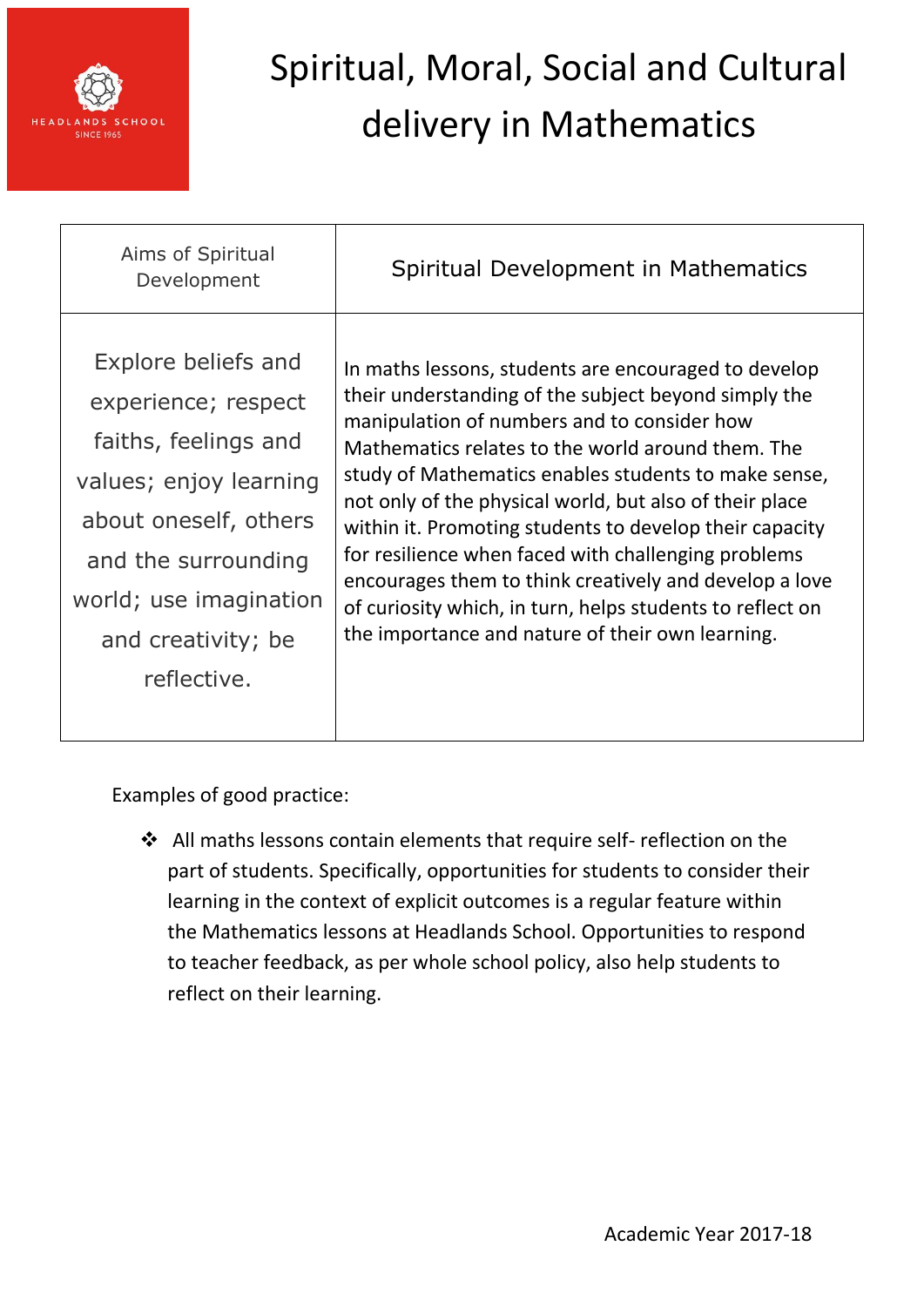

| Aims of Moral<br>Development                                                                                                                       | Moral Development in Mathematics                                                                                                                                                                                                                                                                                                                                                                                                                                                                                                                                                            |
|----------------------------------------------------------------------------------------------------------------------------------------------------|---------------------------------------------------------------------------------------------------------------------------------------------------------------------------------------------------------------------------------------------------------------------------------------------------------------------------------------------------------------------------------------------------------------------------------------------------------------------------------------------------------------------------------------------------------------------------------------------|
| Recognise right and<br>wrong; respect the<br>law; understand<br>consequences;<br>investigate moral and<br>ethical issues; offer<br>reasoned views. | In the mathematics department we are very keen for<br>students to have a keen awareness of classroom<br>expectations in terms of behaviour and also the<br>consequences of not meeting those expectations.<br>Respect for the classroom, the teacher and the other<br>students is a key aspect in this regard. Students are<br>praised and rewarded for meeting class expectations and<br>sanctions are applied as per whole school policy where<br>appropriate. In this way it is hoped that students develop<br>an understanding of right and wrong as well as rules and<br>consequences. |

Examples of good practice:

Use of reward stamps and the PD system within the department.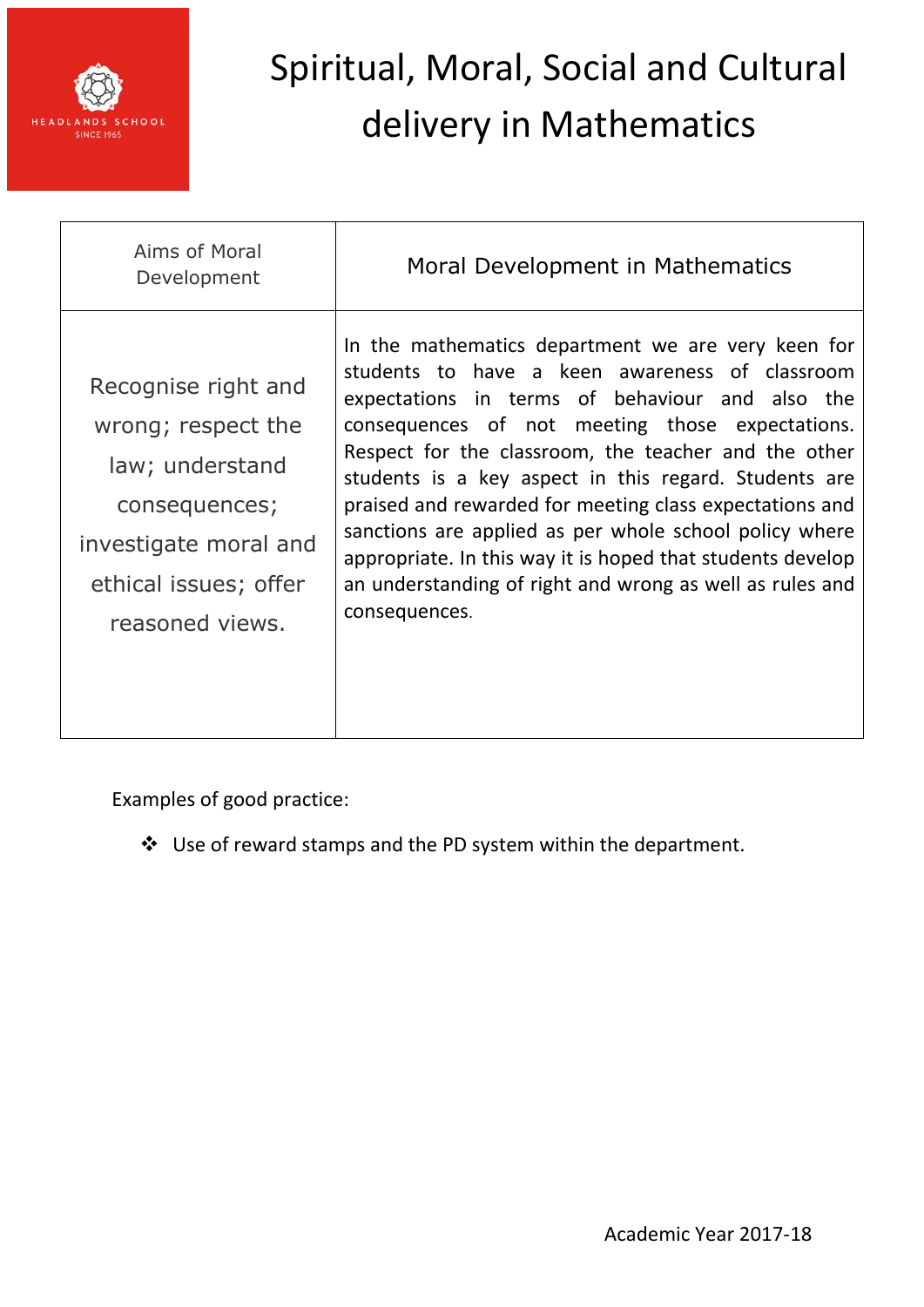

| Aims of Social<br>Development | Social Development in Mathematics                                                                                                                                                                                                                                                                                                                                                                     |
|-------------------------------|-------------------------------------------------------------------------------------------------------------------------------------------------------------------------------------------------------------------------------------------------------------------------------------------------------------------------------------------------------------------------------------------------------|
| Use a range of social         | Development of social skills is actively encouraged<br>through the use of group tasks and interaction with<br>peers. Staff frequently organise students into different<br>groups for such work in order that students can develop<br>team building, buddying and peer mentoring skills. The<br>principle of "one voice" in the classroom helps to<br>cultivate the concepts of respect and tolerance. |
| skills; participate in the    |                                                                                                                                                                                                                                                                                                                                                                                                       |
| local community;              |                                                                                                                                                                                                                                                                                                                                                                                                       |
| appreciate diverse            |                                                                                                                                                                                                                                                                                                                                                                                                       |
| viewpoints; participate,      |                                                                                                                                                                                                                                                                                                                                                                                                       |
| volunteer and cooperate;      |                                                                                                                                                                                                                                                                                                                                                                                                       |
| resolve conflict; engage      | Opportunities arise during the study of statistical                                                                                                                                                                                                                                                                                                                                                   |
| with the 'British values'     | techniques such as questionnaires and surveys linking to                                                                                                                                                                                                                                                                                                                                              |
| of democracy, the rule of     | the nature of our democratic voting system.                                                                                                                                                                                                                                                                                                                                                           |
| law, liberty, respect and     |                                                                                                                                                                                                                                                                                                                                                                                                       |
| tolerance.                    |                                                                                                                                                                                                                                                                                                                                                                                                       |

Examples of good practice:

- Group work involving students being "teamed up" with peers that they are not normally seated with or would perhaps not otherwise choose to work alongside.
- Use of the "one voice" principle, to ensure that only one individual is talking to the class at any given time.